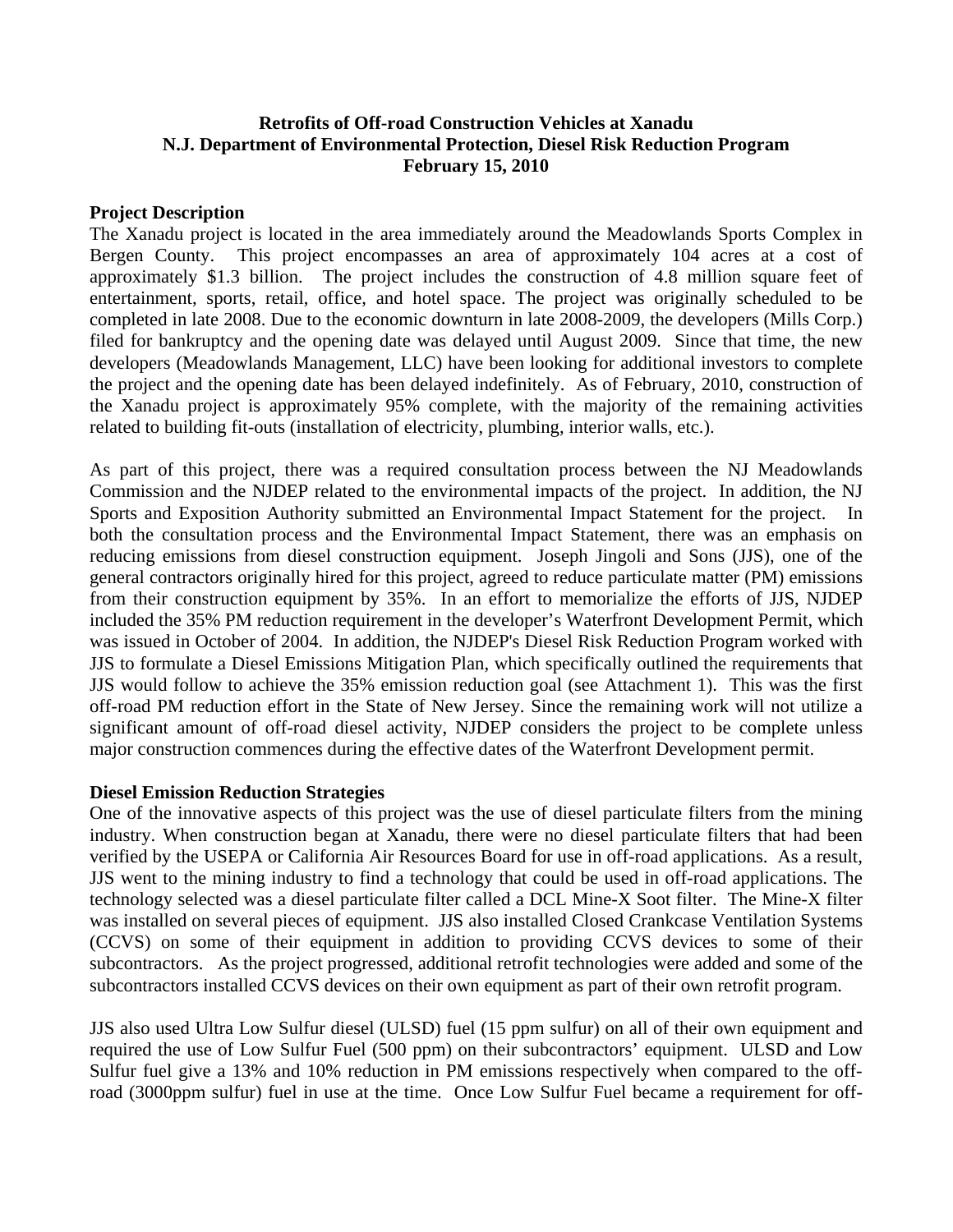road vehicles in June of 2007, the 10% credit was removed. A ULSD credit of 3% is still applicable until June 2010 when ULSD will be required for all off-road equipment.

The retrofit technologies used to achieve these PM reductions are as follows:

- Mine-X Soot filter, a Diesel Particulate Filter (DPF) rated to reduce PM by approximately 90%
- Clean Emissions Purifier, a Diesel Oxidation Catalyst (DOC) rated to reduce PM by approximately 40%
- Caterpillar Catalyzed Converter/Muffler, a DOC rated to reduce PM by approximately 20%
- Universal Silencer DPF with Johnson Matthey CRT, rated to reduce PM by approximately 90%
- Engine Control Systems DPF, rated to reduce PM by approximately 90%
- Donaldson Closed Crankcase Ventilation System, rated to reduce PM by approximately 10%

## **Accomplishments**

To date, the construction phase of the project has been going on for 52 months and has achieved an overall PM reduction of approximately 35%. Retrofits have been installed on a total of 151 pieces of equipment. It should be noted that not all of the retrofitted equipment was on site at the same time. Equipment arrived and departed from the site during the various stages of construction. The total PM reduction for the life of this project was in the range of 0.8 to 1.0 ton.

#### **Verification of emission benefits**

Since this was the first off-road retrofit project in New Jersey, the NJDEP wanted to obtain actual data on how these retrofit devices performed in the field to confirm the emission reductions. In order to complete this real-time sampling, NJDEP secured the services of the Northeast States for Coordinated Air Use Management (NESCAUM) and Environment Canada. Air sampling of the exhaust of two different construction vehicles was conducted, sampling both upstream and downstream of the retrofit device in order to get actual measurements of emissions reductions. One sampling event confirmed the emission reductions from the EPA/CARB verification process. The other event showed an actual increase in particulate matter emissions resulting from the retrofit device. Since this was likely an erroneous result, the retrofit device was then sent to Environment Canada's laboratory in Ottawa for confirmatory analysis. Analysis in Ottawa was in agreement with published results from the EPA's verification program. Therefore, it was determined that the erroneous result may have resulted from improper installation of the retrofit device, an error in the handling of the sample filter, or an error during field analysis. Details of this sampling effort can be found in the report issued by Environment Canada.

# **Problems Encountered/Lessons Learned**

1) Sulfur poisoning of a DPF was encountered because the fuel system was not completely devoid of either conventional or low sulfur diesel. This happened during one of the first installations and the DPF had to be replaced. It is recommended that any vehicle/equipment be run on ULSD for a period of time (a couple of fuel-ups) prior to filter installation. This will ensure that only ULSD is in the fuel tank, fuel lines and injectors.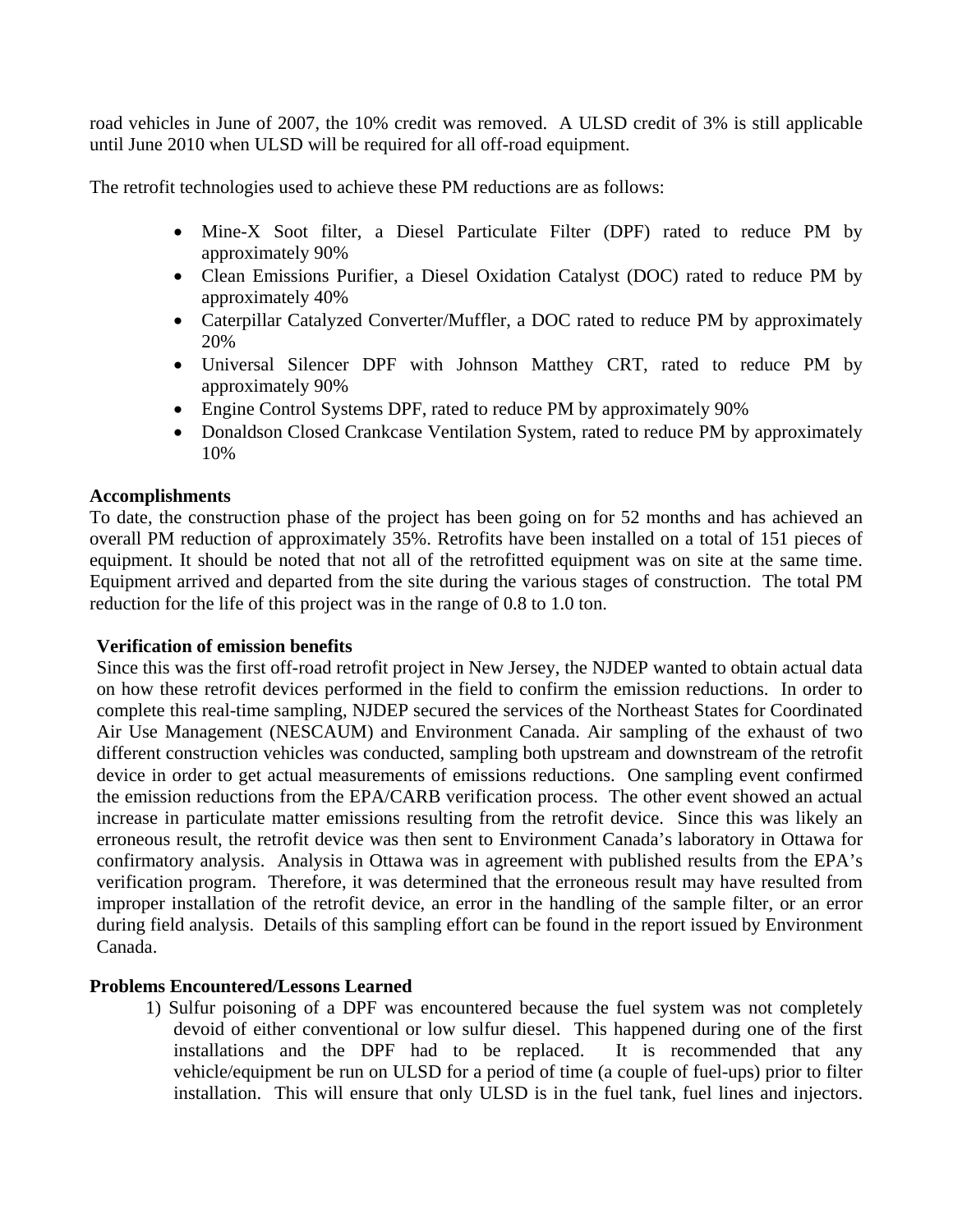This should not present a problem after June 2010 when USLD in off-road equipment is mandatory.

- 2) Difficulty in installation In several cases, the exhaust pipe had to be reconfigured to accommodate the installation of the retrofit device. This is due to the limited space within the engine compartment and is typical of off-road construction vehicles. It often takes several days and an experienced mechanic to accomplish this installation.
- 3) Visual obstruction Due to the confined space of an engine compartment, a retrofit device had to be installed outside the engine compartment, which created a partial visual obstruction for the operator.
- 4) Back pressure monitor false readings. Back-pressure monitors were going off prematurely, which may have been due to faulty installation, faulty equipment or inadequate exhaust temperatures. Monitors were eventually reinstalled and/or replaced.
- 5) Confirmatory sampling difficulties. As mentioned in the Project Description, the purpose of this sampling was to provide "real world" confirmation of the actual PM reductions of the retrofit technologies. However, the field tests were not successful since we actually found a PM increase in one of the pieces of equipment retrofitted with a Diesel Particulate filter. Subsequent laboratory analysis confirmed an error in retrofit installation, field handling and/or field analysis.
- 6) Removal of retrofit devices from vehicles after vehicles left Xanadu. JJS and some of their subcontractors removed the retrofit devices once their construction vehicles left the Xanadu project. This activity was not anticipated by the NJDEP, but it is believed that the lack of state-wide retrofit requirements resulted in this occurrence.

Attachment 2 is a list of equipment with its associated retrofit device and/or Closed Crankcase Ventilation (CCVS) System.

#### **Conclusions**

This project has provided a valuable base of experience and information for future projects that involve the installation of retrofits on off-road vehicles. While all technical difficulties were overcome, the larger challenge to successful implementation remains the resistance to this technology on the part of contractors. There are several reasons for this resistance, such as the additional maintenance required by retrofit devices, but the lack of a state-wide requirement to retrofit vehicles led to the devices being removed upon completion of the Xanadu project.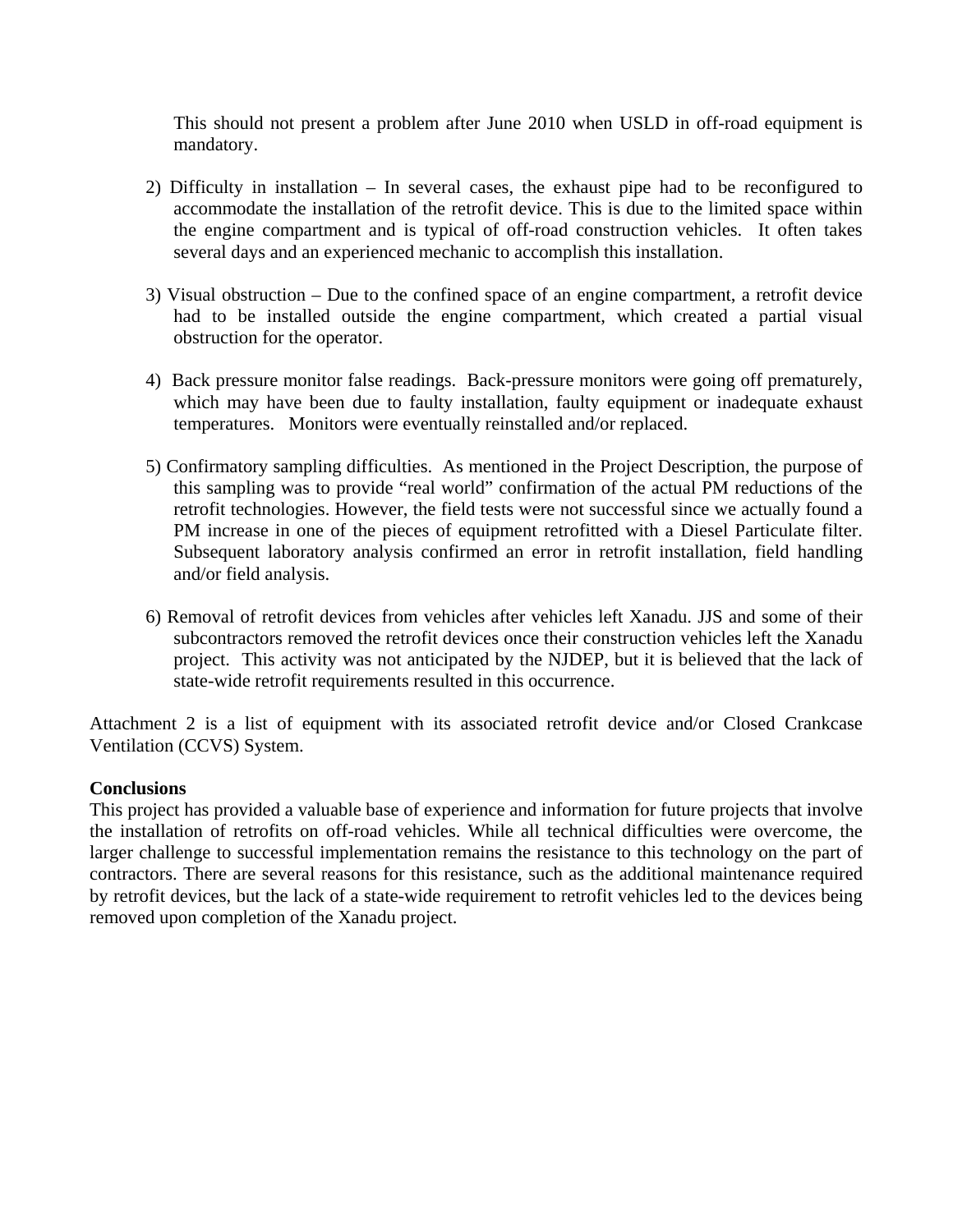#### Attachment 1

# Diesel Emissions Mitigation Plan

- The goal for this Mitigation Plan is a minimum 35% reduction in particulate matter (PM) emissions. This reduction shall be achieved utilizing retrofit equipment and/or low sulfur fuels specified below: The methodology in achieving this goal is up to the discretion of the contractor.
- All off road diesel powered construction vehicles/equipment with engine horsepower (HP) ratings of 60 HP and above, that are on the Xanadu project or are assigned to the project for a total of 30 days shall be retrofitted with Emission Control Devices and/or use Low Sulfur Diesel (LSD), Ultra Low Sulfur Diesel (ULSD) or Clean Fuels in order to reduce diesel emissions. A day is considered to any portion of a workday and the total number of days is the combination of consecutive and non-consecutive days. In addition, all motor vehicles and/or construction equipment shall comply with all pertinent State and Federal regulations relative to exhaust emission controls and safety.
- Construction shall not proceed until the contractor submits a certified list of the diesel powered construction equipment that will be retrofitted with emission control devices or that will use LSD, ULSD or Clean Fuels. The list shall include (1) the vehicle/equipment unit number, type, make, model number, engine make, engine EPA family number, horsepower, displacement and contractor/sub-contractor name; (2) the emission control device make, model and EPA certification number or (3) the type and source of fuel to be used.
- The contractor shall submit on a quarterly basis, a spreadsheet that includes equipment type, equipment amount horsepower, activity hours, PM output, PM control devices and PM reduction. The initial spreadsheet shall be completed using estimates and projections. All subsequent spreadsheets shall incorporate empirical data to demonstrate the reduction of particulate matter towards the targeted goal of a minimum 35% reduction.
- The Emission Control Device, or retrofit equipment, shall consist of retrofit equipment control technology that is included in the USEPA or California Air Resources Board (CARB) Verified Retrofit Technology List. The use of this equipment, although not verified for off-road use, will be acceptable to the Department.
- In no case shall high sulfur off road fuel be used on the project in any equipment covered by these rules. Content of sulfur in LSD will be a maximum of less than 500ppm per federal standards. The sulfur content in the ULSD shall not exceed 30ppm.Clean Fuels shall mean a fuel verified by EPA or CARB as a Clean Fuel.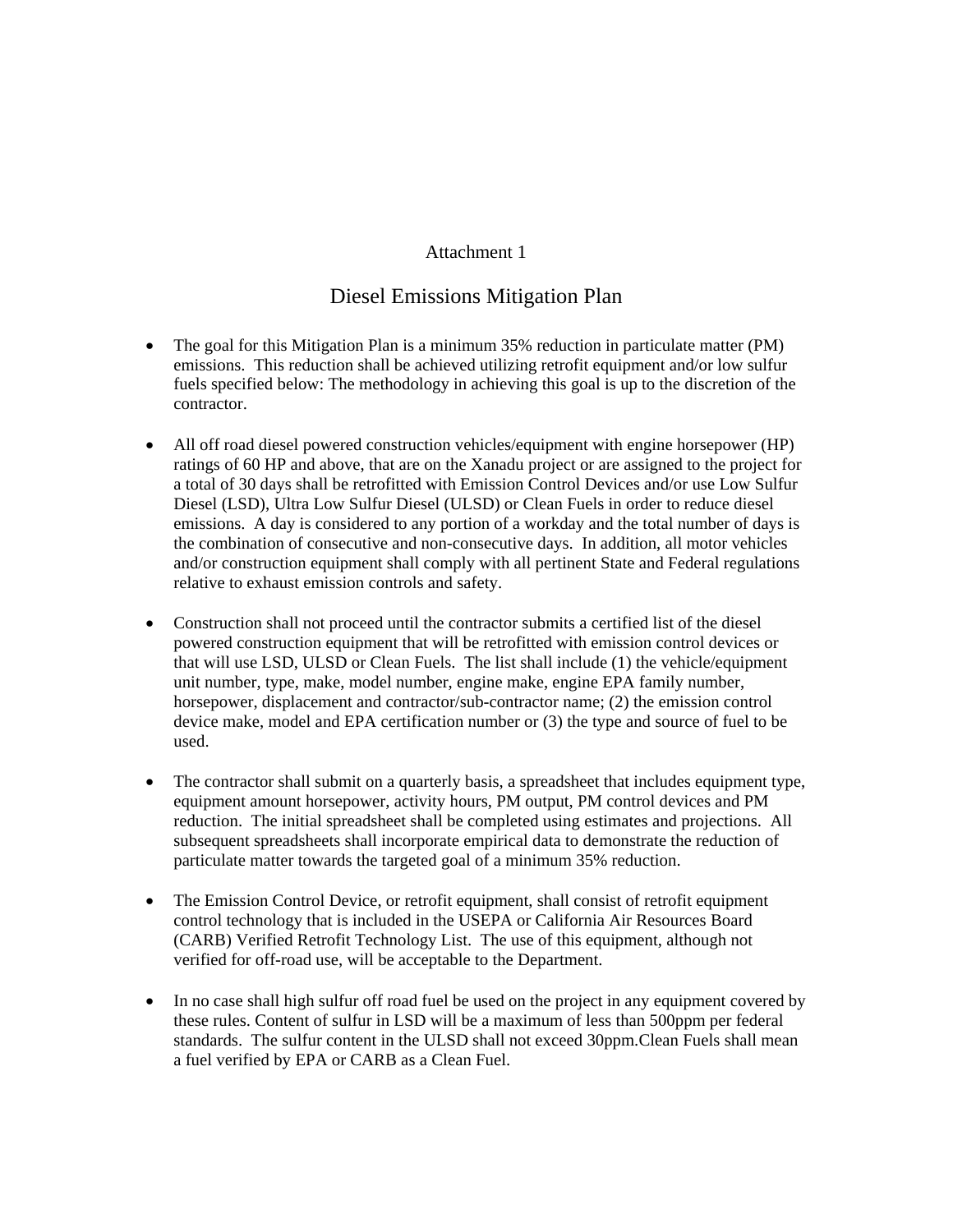- The contractor shall submit quarterly summary reports, updating the same information stated above, and include certified, by the contractor or subcontractor, copies of the fuel delivery slips for the report time period, noting which vehicles/equipment received the fuel. The addition or deletion of diesel equipment shall be included on the quarterly report. The certified delivery slips shall state whether the fuel delivered is LSD or ULSD diesel fuel (note that highway diesel fuel (LSD) is currently legally required to be ULSD fuel after mid-2006). The certification shall include an affidavit stating the veracity of the copies attached.
- The contractor shall make retrofitted vehicles available for any emissions spot testing performed by the NJDEP or its contractor.
- Idling of delivery and /or dump trucks, or other diesel powered vehicles/equipment shall not be permitted during periods of non-active use. The contractor shall post signs advising the vehicle operators of these idling restrictions. Idling shall be limited to 20 minutes, other than initial warmup period in cold weather, as is required for efficient fuel combustion. Active use means that period of time when vehicles or equipment are actually performing their designated work function. The intervals before and after loading, unloading of deliveries, waiting in queue between loads, and waiting in queue to enter or exit the project, are subject to the idling restriction.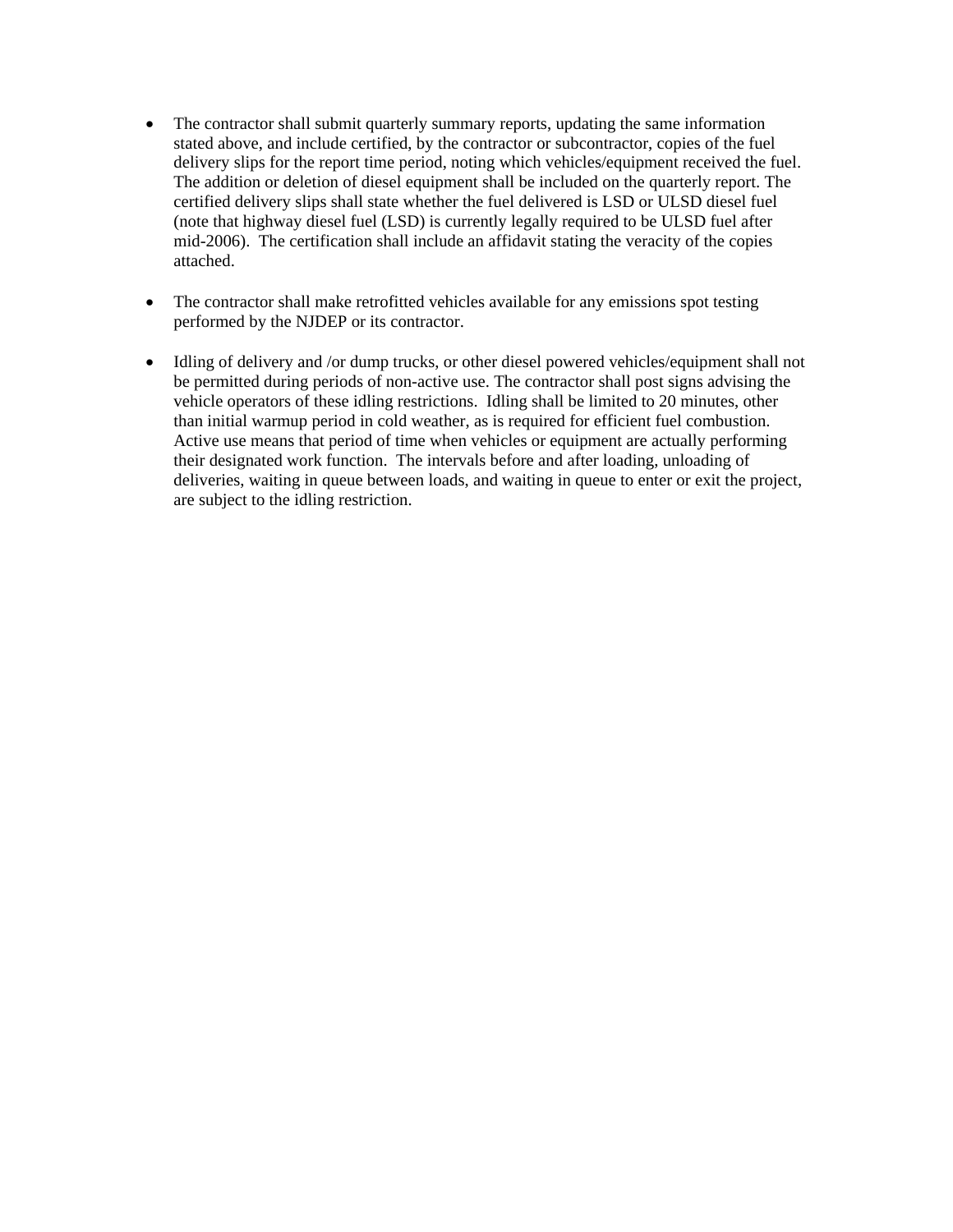# Attachment 2 Retrofit Equipment List

| <b>Equipment</b><br><b>Type</b> | <b>Make</b> | <b>Model</b>                        | Horsepower      | <b>Retrofit</b><br><b>Device</b>       | <b>CCVS</b> |
|---------------------------------|-------------|-------------------------------------|-----------------|----------------------------------------|-------------|
| <b>Bulldozer</b>                | Caterpillar | D6M                                 | 145             | <b>Clean Emissions</b><br>Purifier DOC | Yes         |
|                                 | Caterpillar | D <sub>6</sub> R                    | 185             | Catalyzed<br>Converter/Muffler         | Yes         |
|                                 | Komatsu     | D65PX                               | 190             | Clean Emissions<br>Purifier DOC        |             |
|                                 | Caterpillar | D <sub>6</sub>                      | 190             | <b>Clean Emissions</b><br>Purifier DOC |             |
|                                 | John Deere  | 700H                                | 90              | <b>Clean Emissions</b><br>Purifier DOC |             |
|                                 | Komatsu     | D41                                 | 115             | <b>Clean Emissions</b><br>Purifier DOC |             |
| Excavator                       | Komatsu     | <b>PC600</b>                        | 385             |                                        | Yes         |
|                                 | Komatsu     | <b>PC228</b><br>$(4 \text{ units})$ | 143             | <b>Clean Emissions</b><br>Purifier DOC |             |
|                                 | Komatsu     | 400HD                               | 307             | Mine-X Soot<br>filter                  | Yes         |
|                                 | Caterpillar | 420                                 | 89              | <b>Clean Emissions</b><br>Purifier DOC |             |
|                                 | Komatsu     | PC227                               | 143             | <b>Clean Emissions</b><br>Purifier DOC |             |
|                                 | Komatsu     | PC128                               | 86              | Clean Emissions<br>Purifier DOC        |             |
|                                 | Komatsu     | PC138                               | $\overline{93}$ | Clean Emissions<br>Purifier DOC        | Yes         |
|                                 | Komatsu     | <b>PC228</b>                        | 143             |                                        | Yes         |
|                                 | Komatsu     | <b>PC300</b>                        | 270             | <b>Clean Emissions</b><br>Purifier DOC |             |
|                                 | Komatsu     | <b>PC308</b>                        | 270             | <b>Clean Emissions</b><br>Purifier DOC |             |
|                                 | Komatsu     | <b>PC400</b><br>$(3 \text{ units})$ | 307             |                                        | Yes         |
|                                 | Komatsu     | PC 400                              | 307             | Mine-X Soot<br>Filter                  | Yes         |
|                                 | Komatsu     | PC600<br>$(2 \text{ units})$        | 385             |                                        | Yes         |
|                                 | Caterpillar | 330                                 | 247             | Catalyzed<br>Converter/Muffler         | Yes         |
| Wheeled<br>Excavator            | Komatsu     | <b>PW220</b>                        | 124             |                                        | Yes         |
| Loader                          | Komatsu     | <b>WA380</b>                        | 190             | Mine-X Soot<br>filter                  | Yes         |
|                                 | Komatsu     | <b>WA380</b>                        | 190             | Mine-X Soot<br>filter                  | Yes         |
|                                 | Komatsu     | <b>WA320</b>                        | 187             |                                        | Yes         |
|                                 | Komatsu     | <b>WA320</b>                        | 187             | <b>Clean Emissions</b><br>Purifier DOC |             |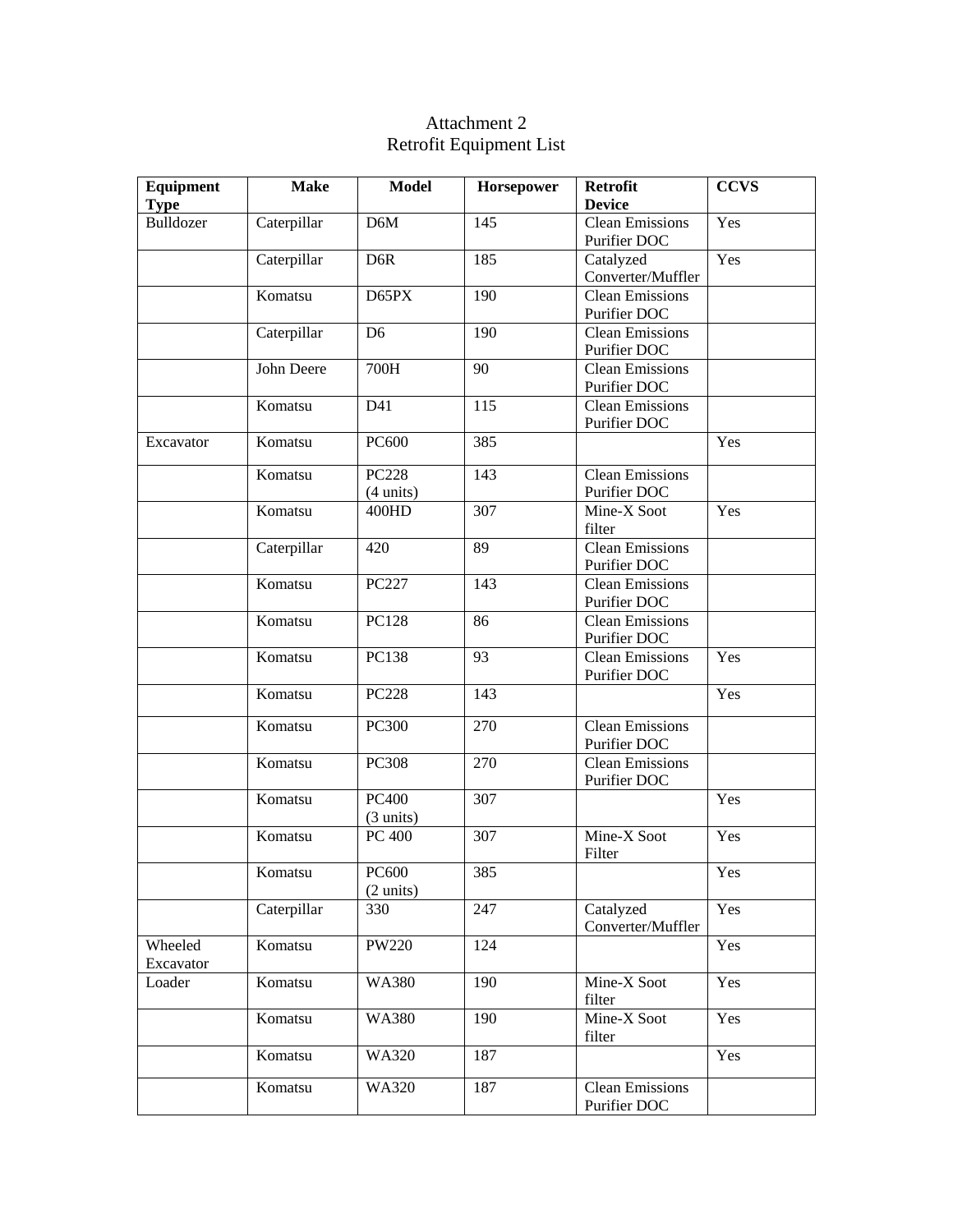| Equipment<br><b>Type</b> | <b>Make</b>                | <b>Model</b>                        | Horsepower     | Retrofit<br><b>Device</b>              | <b>CCVS</b> |
|--------------------------|----------------------------|-------------------------------------|----------------|----------------------------------------|-------------|
| Loader                   | Komatsu                    | <b>WA320</b>                        | 187            | <b>Clean Emissions</b><br>Purifier DOC | Yes         |
|                          | Komatsu                    | <b>WA420</b><br>$(2 \text{ units})$ | 200            |                                        | Yes         |
|                          | Komatsu                    | <b>WA420</b>                        | 200            | <b>Clean Emissions</b>                 |             |
|                          |                            | $(2 \text{ units})$                 |                | Purifier DOC                           |             |
|                          | Komatsu                    | <b>WA420</b>                        | 200            | <b>Clean Emissions</b>                 | Yes         |
|                          |                            |                                     |                | Purifier DOC                           |             |
|                          | Caterpillar                | 966                                 | 200            | <b>Clean Emissions</b>                 | Yes         |
|                          |                            | $(5 \text{ units})$                 |                | Purifier DOC                           |             |
|                          | Caterpillar                | 928G                                | 160            |                                        | Yes         |
| Sweeper                  | <b>GMC</b>                 | TS-7500                             | 200            | Mine-X Soot<br>filter                  | Yes         |
| <b>Backhoe</b>           | John Deere                 | 410                                 | 95             | Mine-X Soot<br>filter                  | Yes         |
|                          | John Deere                 | 410G                                | 190            | Clean Emissions<br>Purifier DOC        |             |
|                          | John Deere                 | <b>JD410G</b>                       | 90             | Clean Emissions<br>Purifier DOC        | Yes         |
|                          | Caterpillar                | 416                                 | $\overline{?}$ |                                        | Yes         |
| <b>Boom</b> lift         | <b>JLG</b>                 | 1350SJP                             | 87             | Clean Emissions                        |             |
|                          | $(135$ foot)               | $(2 \text{ units})$                 |                | Purifier DOC                           |             |
|                          | JLG<br>$(135$ foot)        | 1350SJP                             | 87             | Clean Emissions<br>Purifier DOC        | Yes         |
|                          | <b>JLG</b><br>$(125$ foot) | 1250AJP                             | 87             | <b>Clean Emissions</b><br>Purifier DOC |             |
|                          | <b>JLG</b>                 | 120XSJ                              | 70             | <b>Clean Emissions</b>                 | Yes         |
|                          | $(120$ foot)               |                                     |                | Purifier DOC                           |             |
|                          | JLG                        | 1200S                               | 85             | <b>Clean Emissions</b>                 |             |
|                          | $(120$ foot)               |                                     |                | Purifier DOC                           |             |
|                          | JLG                        | 860SJ                               | 66             | <b>Clean Emissions</b>                 | Yes         |
|                          | $(86$ foot)                |                                     |                | Purifier DOC                           |             |
|                          | <b>JLG</b>                 | 860SJ                               | 66             | <b>Clean Emissions</b>                 |             |
|                          | $(86$ foot)                | $(4 \text{ units})$                 |                | Purifier DOC                           |             |
|                          | JLG                        | <b>800S</b>                         | 65             | <b>Clean Emissions</b>                 |             |
|                          | $(80$ foot)                |                                     |                | Purifier DOC                           |             |
|                          | <b>JLG</b>                 | 800AJ                               | 65             | <b>Clean Emissions</b>                 |             |
|                          | $(80$ foot)                | $(3 \text{ units})$                 | 65             | Purifier DOC                           |             |
|                          | JLG<br>$(80$ foot)         | 800AJ                               |                | <b>Clean Emissions</b><br>Purifier DOC | Yes         |
|                          | <b>JLG</b>                 | <b>800S</b>                         | 65             | <b>Clean Emissions</b>                 |             |
|                          | $(80$ foot)                | $(2 \text{ units})$                 |                | Purifier DOC                           |             |
|                          | <b>JLG</b>                 | 800SJ                               | 65             | <b>Clean Emissions</b>                 |             |
|                          | $(80$ foot)                |                                     |                | Purifier DOC                           |             |
|                          | <b>JLG</b>                 | 660SJ                               | 65             | <b>Clean Emissions</b>                 |             |
|                          | $(66$ foot)                |                                     |                | Purifier DOC                           |             |
|                          | $\rm JLG$                  | 600SJ                               | 65             | <b>Clean Emissions</b>                 | Yes         |
|                          | $(60$ foot)                |                                     |                | Purifier DOC                           |             |
|                          | JLG.                       | 600SJ                               | 65             | <b>Clean Emissions</b>                 |             |
|                          | $(60$ foot)                |                                     |                | Purifier DOC                           |             |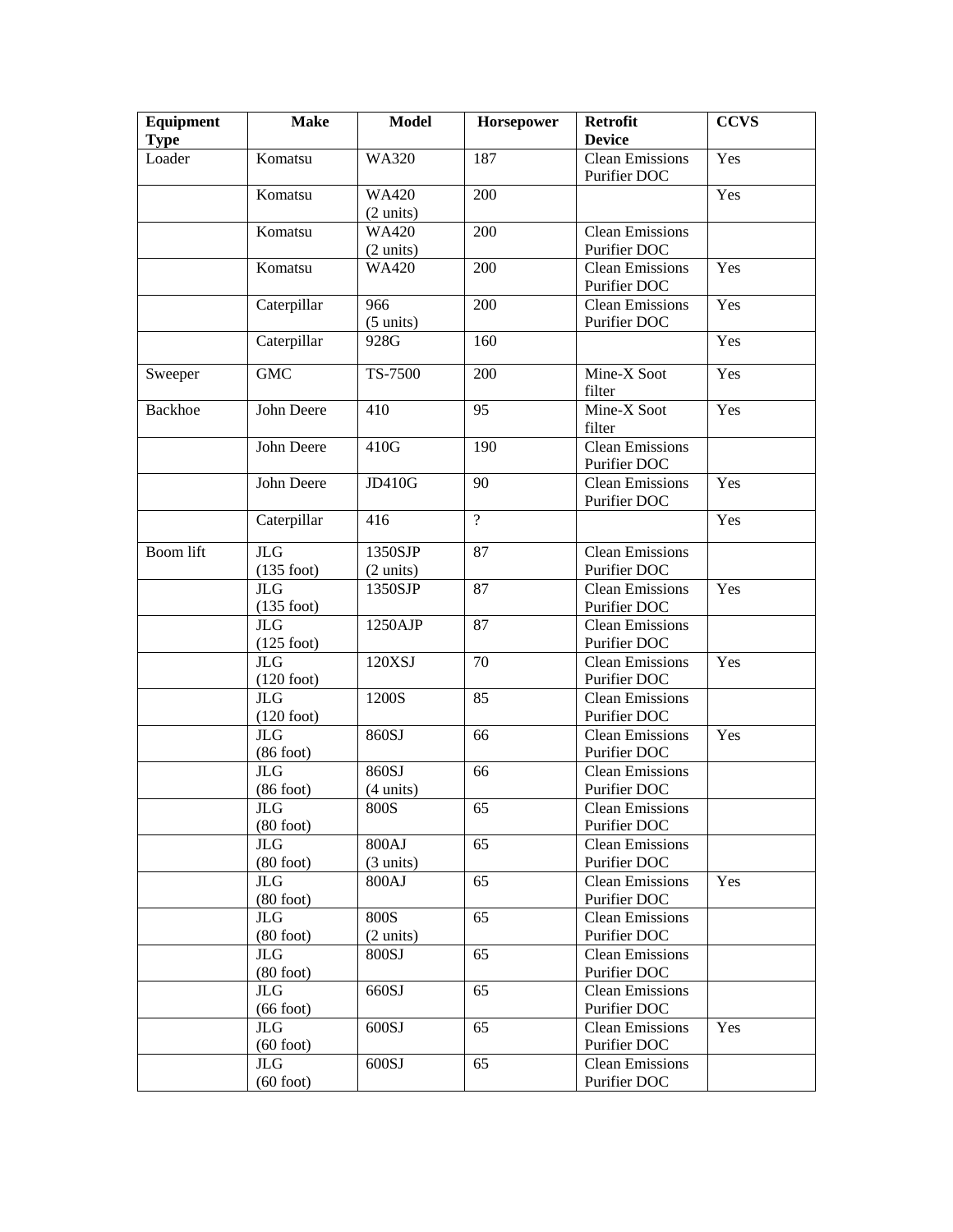| Equipment<br><b>Type</b> | <b>Make</b>               | <b>Model</b>                          | Horsepower | <b>Retrofit</b><br><b>Device</b>       | <b>CCVS</b> |
|--------------------------|---------------------------|---------------------------------------|------------|----------------------------------------|-------------|
| <b>Boom Lift</b>         | <b>JLG</b><br>$(60$ foot) | 600S<br>$(4 \text{ units})$           | 65         | <b>Clean Emissions</b><br>Purifier DOC |             |
|                          | JLG                       | 120SXJ<br>$(4 \text{ units})$         | 68         | <b>Clean Emissions</b><br>Purifier DOC | Yes         |
|                          | $\rm JLG$                 | 1350JP                                | 68         | <b>Clean Emissions</b><br>Purifier DOC | Yes         |
|                          | $\rm JLG$                 | 150HAX<br>$(3 \text{ units})$         | 68         | <b>Clean Emissions</b><br>Purifier DOC | Yes         |
|                          | $\rm JLG$                 | <b>150HAX</b>                         | 68         | <b>Clean Emissions</b><br>Purifier DOC |             |
|                          | Genie                     | Z135<br>$(2 \text{ units})$           | 68         | <b>Clean Emissions</b><br>Purifier DOC | Yes         |
|                          | Genie                     | $S-85$<br>$(2 \text{ units})$         | 78         | <b>Clean Emissions</b><br>Purifier DOC |             |
|                          | Genie                     | <b>GTH844</b>                         | 99         | <b>Clean Emissions</b><br>Purifier DOC |             |
|                          | Lull                      | 844                                   | 110        |                                        | Yes         |
|                          | Lull                      | 1054<br>$(2 \text{ units})$           | 110        |                                        | Yes         |
| Gradall                  | Lull                      | G6-42P                                | 99         | <b>Clean Emissions</b><br>Purifier DOC |             |
| $Off - Road$<br>Dump     | Volvo                     | A30D                                  | 343        | <b>Clean Emissions</b><br>Purifier DOC |             |
|                          | Volvo                     | A35D<br>$(2 \text{ units})$           | 343        | <b>Clean Emissions</b><br>Purifier DOC | Yes         |
|                          | Volvo                     | A40                                   | 404        | Catalyzed<br><b>Converter Muffler</b>  | Yes         |
|                          | Volvo                     | 6x6                                   | 333        |                                        | Yes         |
|                          | Volvo                     | A35                                   | 333        |                                        | Yes         |
|                          | Komatsu                   | <b>HM350</b><br>$(2 \text{ units})$   | 390        |                                        | Yes         |
|                          | Komatsu                   | <b>HM400</b>                          | 430        |                                        | Yes         |
|                          | Moxy                      | MT40B<br>$(2 \text{ units})$          | 450        |                                        | Yes         |
| Forklift                 | <b>JCB</b>                | 550                                   | 100        | <b>Clean Emissions</b><br>Purifier DOC |             |
|                          | Lull                      | $TL-2$<br>$(4 \text{ units})$         | 110        |                                        | Yes         |
|                          | Lull                      | 1054<br>$(2 \text{ units})$           | 110        |                                        | Yes         |
|                          | Genie                     | <b>GTH-844</b><br>$(2 \text{ units})$ | 99         | <b>Clean Emissions</b><br>Purifier DOC |             |
|                          | Terex                     | TH-844C                               | 99         | <b>Clean Emissions</b><br>Purifier DOC | Yes         |
|                          | Lull                      | 844<br>$(2 \text{ units})$            | 110        |                                        | Yes         |
|                          | Lull                      | TH 842C                               | 99         | <b>Clean Emissions</b><br>Purifier DOC | Yes         |
|                          | Lull                      | 844C                                  | 110        |                                        | Yes         |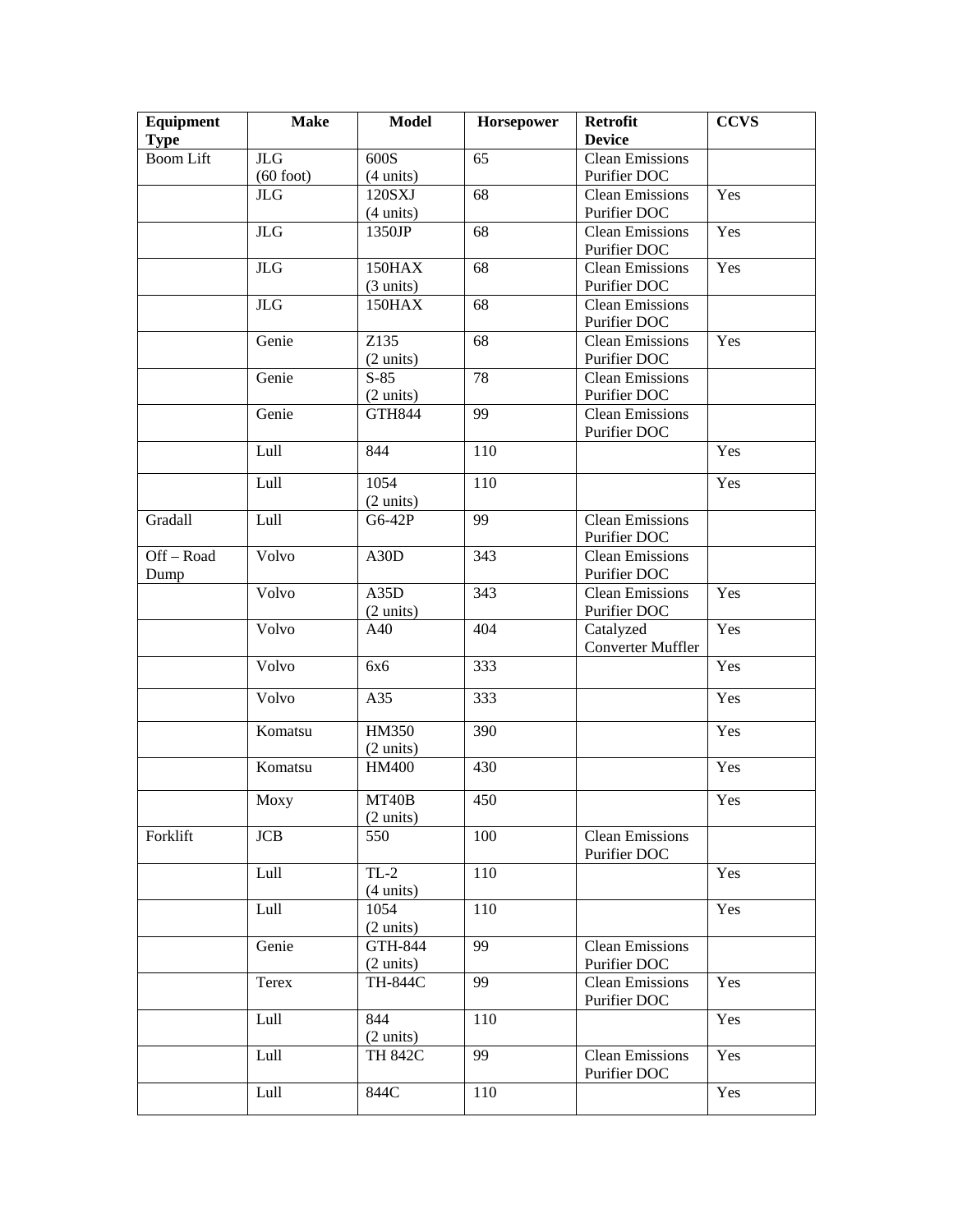| Equipment<br><b>Type</b> | <b>Make</b>        | <b>Model</b>                           | Horsepower       | <b>Retrofit</b><br><b>Device</b>                                            | <b>CCVS</b> |
|--------------------------|--------------------|----------------------------------------|------------------|-----------------------------------------------------------------------------|-------------|
| Forklift                 | Lull               | 1054<br>$(2 \text{ units})$            | 110              |                                                                             | Yes         |
| Drill Rig                | Bauer              | <b>BG 28 BS80</b>                      | 405              | Universal<br>Silencer DPF w/<br><b>Johnson Matthey</b><br><b>CRT</b> Filter | Yes         |
|                          | Bauer              | <b>BG 40 BS80</b>                      | 580              | <b>ECS Purifier DPF</b>                                                     | Yes         |
| Crane                    | Manitowoc          | 888<br>$(3 \text{ units})$             | 330              | <b>Clean Emissions</b><br>Purifier DOC                                      | Yes         |
|                          | Manitowoc          | 999                                    | 330              | <b>Clean Emissions</b><br>Purifier DOC                                      | Yes         |
|                          | Manitowoc          | 2250<br>$(2 \text{ units})$            | 300              | <b>Clean Emissions</b><br>Purifier DOC                                      | Yes         |
|                          | Manitowoc          | 4000<br>$(2 \text{ units})$            | 350              |                                                                             | Yes         |
|                          | Link Belt          | <b>HC238A</b>                          | 230              | <b>Clean Emissions</b><br>Purifier DOC                                      | Yes         |
|                          | Link Belt          | 82 Ton                                 | 260              | <b>Clean Emissions</b><br>Purifier DOC                                      | Yes         |
|                          | Link Belt          | 348H5                                  | 300              | Catalyzed<br><b>Converter Muffler</b>                                       | Yes         |
|                          | Link Belt          | 348H5                                  | 300              | Mine-X Soot<br>filter                                                       | Yes         |
|                          | Link Belt          | 108H5                                  | 220              | <b>Clean Emissions</b><br>Purifier DOC                                      | Yes         |
|                          | American           | TC-2200                                | 320              | <b>Clean Emissions</b><br>Purifier DOC                                      | Yes         |
|                          | <b>Terex</b>       | 100 Ton                                | 290              | <b>Clean Emissions</b><br>Purifier DOC                                      | Yes         |
|                          | Terex              | RT-353                                 | 152              | Clean Emissions<br>Purifier DOC                                             | Yes         |
|                          | Grove              | <b>HC-400</b>                          | 224              | <b>Clean Emissions</b><br>Purifier DOC                                      | Yes         |
|                          | Grove              | 6350                                   | 280              | <b>Clean Emissions</b><br>Purifier DOC                                      | Yes         |
|                          | Liebherr           | LTM1095                                | $\overline{310}$ | Catalyzed<br>Converter Muffler                                              |             |
| Roller                   | Ingersoll-<br>Rand | 100D<br>$(2 \text{ units})$            | 125              | <b>Clean Emissions</b><br>Purifier DOC                                      |             |
|                          | Ingersoll-<br>Rand | 100D                                   | 125              |                                                                             | Yes         |
|                          | Ingersoll-<br>Rand | 100D                                   | 125              | <b>Clean Emissions</b><br>Purifier DOC                                      | Yes         |
| Dirt Roller              | Ingersoll-<br>Rand | <b>SD 122DX</b>                        | 190              | <b>Clean Emissions</b><br>Purifier DOC                                      |             |
| Compactor                | Ingersoll-<br>Rand | SD 70                                  | 92               | <b>Clean Emissions</b><br>Purifier DOC                                      | Yes         |
| Compressor               | Ingersoll-<br>Rand | <b>WCU 1300</b>                        | 460              |                                                                             | Yes         |
|                          | Ingersoll-<br>Rand | <b>WCU 1300</b><br>$(2 \text{ units})$ | 460              | <b>Clean Emissions</b><br>Purifier DOC                                      | Yes         |